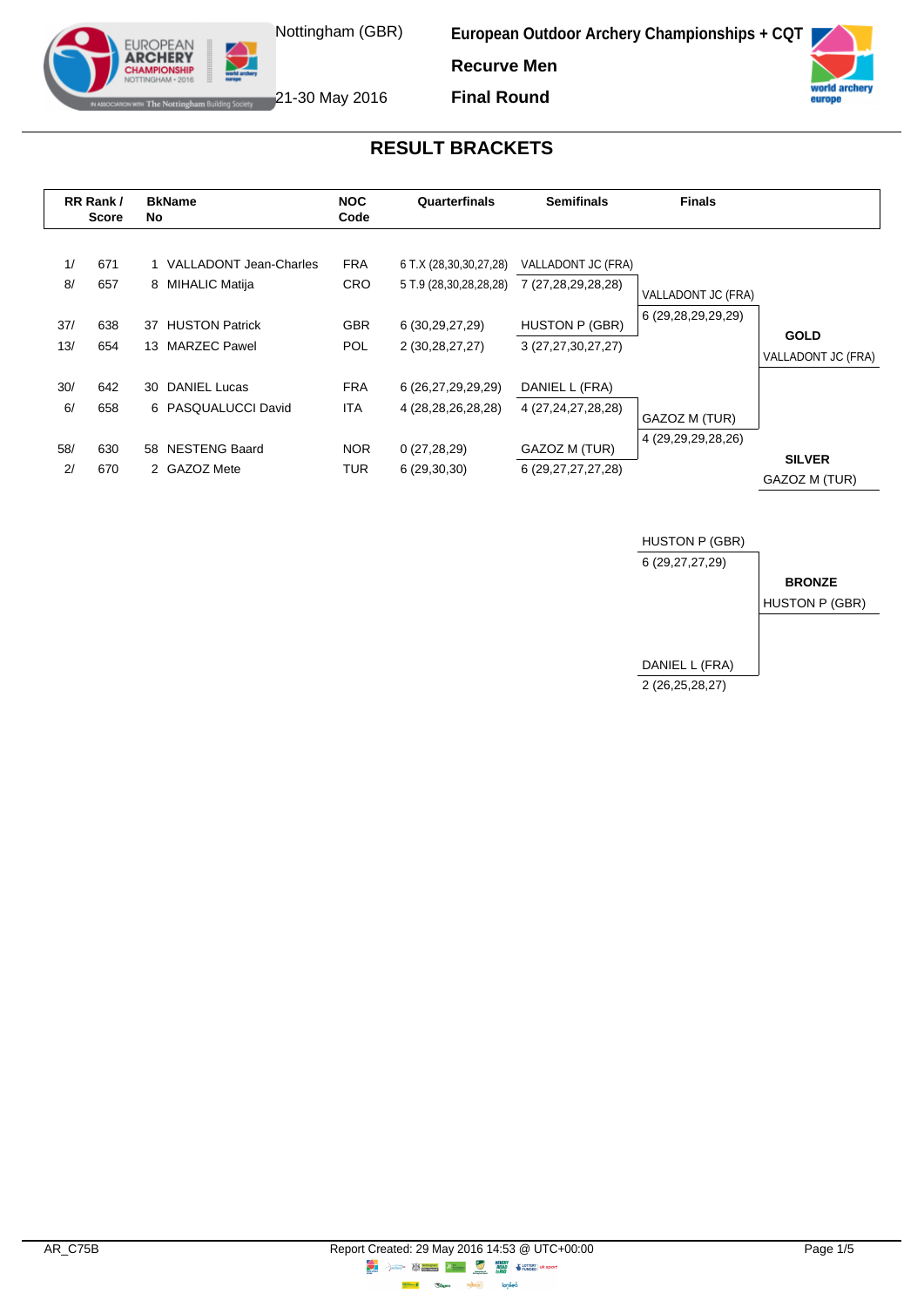

**European Outdoor Archery Championships + CQT**



21-30 May 2016

**EUROPEAN ADCHEDV** 

**Elimination Round**

**Recurve Men**

#### **RESULT BRACKETS**



lended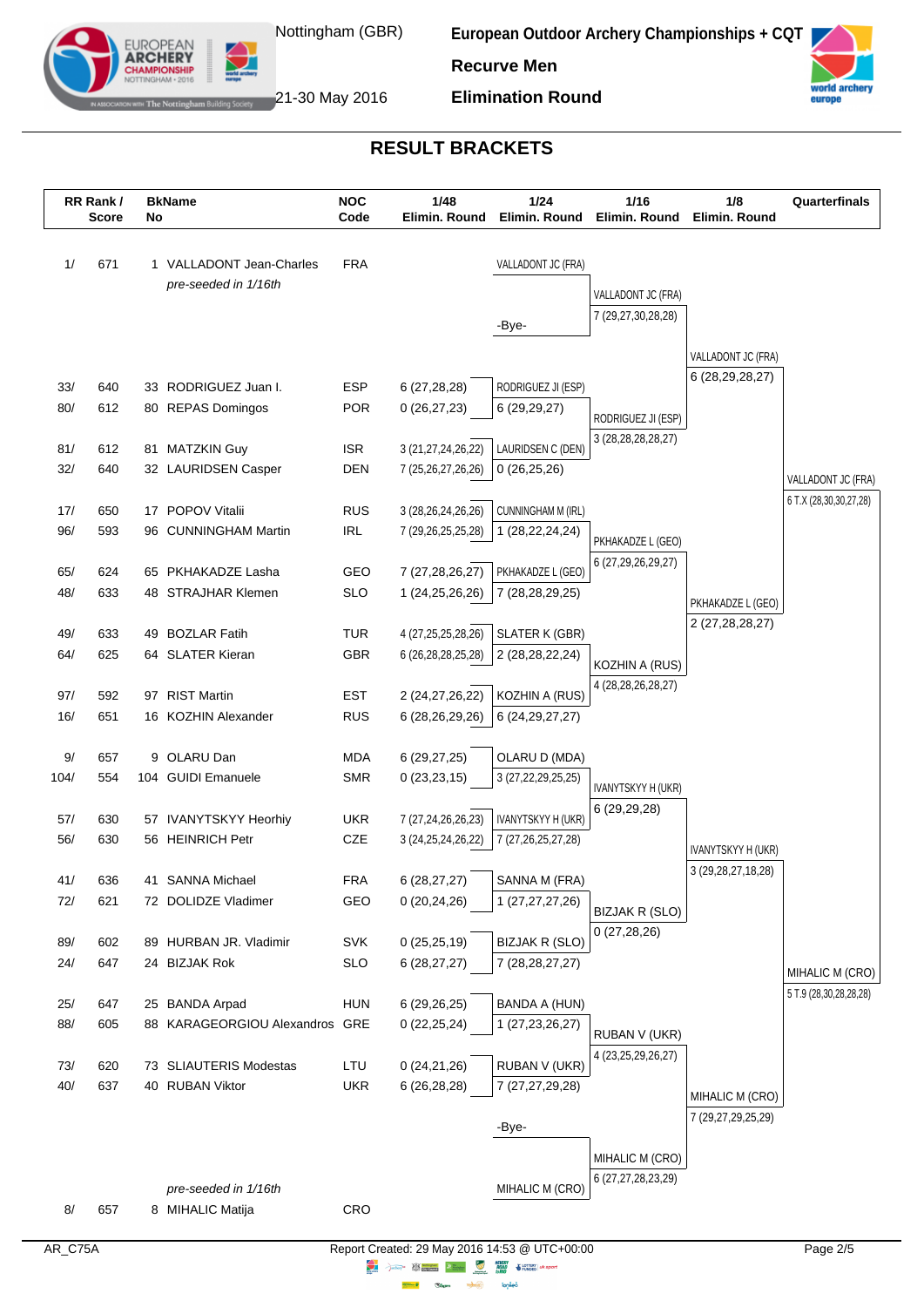



The Nottingham Building Society  $21$ -30 May 2016

EUROPEAN **ARCHERY** 

**Elimination Round**

# **RESULT BRACKETS**

|            | RR Rank/<br><b>Score</b> | No | <b>BkName</b>                               | <b>NOC</b><br>Code       | 1/48<br>Elimin. Round                        | 1/24<br>Elimin, Round                    | 1/16<br>Elimin. Round            | 1/8<br>Elimin. Round                           | Quarterfinals      |
|------------|--------------------------|----|---------------------------------------------|--------------------------|----------------------------------------------|------------------------------------------|----------------------------------|------------------------------------------------|--------------------|
|            |                          |    |                                             |                          |                                              |                                          |                                  |                                                |                    |
| 5/         | 661                      |    | 5 NESPOLI Mauro                             | <b>ITA</b>               |                                              | <b>NESPOLI M (ITA)</b>                   |                                  |                                                |                    |
|            |                          |    | pre-seeded in 1/16th                        |                          |                                              |                                          | <b>NESPOLI M (ITA)</b>           |                                                |                    |
|            |                          |    |                                             |                          |                                              | -Bye-                                    | 0(25,25,28)                      |                                                |                    |
|            |                          |    |                                             |                          |                                              |                                          |                                  |                                                |                    |
|            |                          |    |                                             |                          |                                              |                                          |                                  | <b>HUSTON P (GBR)</b>                          |                    |
| 37/        | 638                      |    | 37 HUSTON Patrick                           | <b>GBR</b>               | 6 T.10 (27,23,26,25,26)                      | <b>HUSTON P (GBR)</b>                    |                                  | 6 (28, 30, 29, 29)                             |                    |
| 76/        | 615                      |    | 76 REMAR Alen                               | CRO                      | 5 T.9 (27,26,28,19,18)                       | 6 T.X (28,28,28,27,27)                   | HUSTON P (GBR)                   |                                                |                    |
|            |                          |    |                                             |                          |                                              |                                          | 6(27, 28, 29)                    |                                                |                    |
| 85/        | 610                      |    | 85 NESSET Jon-Ivar                          | <b>NOR</b>               | 0(26, 24, 26)                                | PIIPPO S (FIN)                           |                                  |                                                |                    |
| 28/        | 644                      |    | 28 PIIPPO Samuli                            | <b>FIN</b>               | 6 (27,25,28)                                 | 5 T.8 (27,28,25,30,28)                   |                                  |                                                | HUSTON P (GBR)     |
| 21/        | 649                      |    | 21 DIELEMANS Mitch                          | <b>NED</b>               | 6(28, 27, 26)                                | DIELEMANS M (NED)                        |                                  |                                                | 6 (30, 29, 27, 29) |
| 92/        | 599                      |    | 92 ASLLANI Hazir                            | KOS                      | 0(26, 22, 21)                                | 3 (26,27,29,26,25)                       |                                  |                                                |                    |
|            |                          |    |                                             |                          |                                              |                                          | ADRIAENSEN B (BEL)               |                                                |                    |
| 69/        | 622                      |    | 69 DUCHON Miroslav                          | <b>SVK</b>               | 0(22, 23, 26)                                | ADRIAENSEN B (BEL)                       | 6 (28, 28, 24, 27)               |                                                |                    |
| 44/        | 635                      |    | 44 ADRIAENSEN Ben                           | <b>BEL</b>               | 6(26, 25, 27)                                | 7 (28, 28, 25, 26, 26)                   |                                  | ADRIAENSEN B (BEL)                             |                    |
|            |                          |    |                                             |                          |                                              |                                          |                                  | 2 (27,25,29,29)                                |                    |
| 53/<br>60/ | 631<br>628               |    | 53 ANDERSSON Jonathan                       | SWE<br><b>DEN</b>        | 2 (27,28,25,21)                              | LAURSEN B (DEN)                          |                                  |                                                |                    |
|            |                          |    | 60 LAURSEN Bjarne                           |                          | 6 (22, 29, 26, 23)                           | 7 (26,26,26,30,27)                       | LAURSEN B (DEN)                  |                                                |                    |
| 101/       | 579                      |    | 101 KOVALEVSKIJ Adam                        | LTU                      | 0(23,21,25)                                  | LIAHUSHEV A (BLR)                        | 2 (29,24,23,23)                  |                                                |                    |
| 12/        | 655                      |    | 12 LIAHUSHEV Alexander                      | <b>BLR</b>               | 6 (25,30,28)                                 | 3 (25, 26, 27, 27, 26)                   |                                  |                                                |                    |
|            |                          |    |                                             |                          |                                              |                                          |                                  |                                                |                    |
| 13/        | 654                      |    | 13 MARZEC Pawel                             | POL                      | 6(27, 28, 24)                                | MARZEC P (POL)                           |                                  |                                                |                    |
| 100/       | 582                      |    | 100 GUDJONSSON Gudmundur Orn                | ISL                      | 0(21, 21, 19)                                | 6 (27,28,28,28)                          | MARZEC P (POL)                   |                                                |                    |
|            |                          |    |                                             |                          |                                              |                                          | 6 (27, 27, 27, 29)               |                                                |                    |
| 61/<br>52/ | 627<br>632               |    | 61 KAASIK Tanel<br>52 EL HELALI Mimis       | <b>EST</b><br><b>CYP</b> | 2 (25,24,24,25)<br>6 (28,24,26,25)           | EL HELALI M (CYP)<br>2 (30,26,26,25)     |                                  |                                                |                    |
|            |                          |    |                                             |                          |                                              |                                          |                                  | MARZEC P (POL)                                 |                    |
| 45/        | 634                      |    | 45 HENCKELS Jeff                            | LUX                      | 4 (26,28,26,26,21)                           | GROSS J (EST)                            |                                  | 6 (24, 28, 29, 27, 29)                         |                    |
| 68/        | 623                      |    | 68 GROSS Jaanus                             | <b>EST</b>               | 6 (27, 25, 27, 19, 23)                       | 0(23,21,25)                              |                                  |                                                |                    |
|            |                          |    |                                             |                          |                                              |                                          | FLOTO F (GER)<br>2 (25,30,26,28) |                                                |                    |
| 93/        | 599                      |    | 93 LATEV Asparuh                            | <b>BUL</b>               | 0(25, 23, 18)                                | FLOTO F (GER)                            |                                  |                                                |                    |
| 20/        | 649                      |    | 20 FLOTO Florian                            | <b>GER</b>               | 6 (26,26,24)                                 | 6(27, 27, 26)                            |                                  |                                                | MARZEC P (POL)     |
|            |                          |    |                                             |                          |                                              |                                          |                                  |                                                | 2 (30,28,27,27)    |
| 29/<br>84/ | 643<br>611               |    | 29 YILMAZ Yagiz<br>84 BERANEK Radek         | <b>TUR</b><br>CZE        | 6 (25,26,28,29,29)<br>4 (26, 28, 25, 22, 27) | YILMAZ Y (TUR)<br>3 (28, 28, 22, 28, 22) |                                  |                                                |                    |
|            |                          |    |                                             |                          |                                              |                                          | FABER F (SUI)                    |                                                |                    |
| 77/        | 613                      |    | 77 GAJDOS Csaba                             | <b>HUN</b>               | 4 (25,27,27,23,26)                           | FABER F (SUI)                            | 3 (26,29,28,25,23)               |                                                |                    |
| 36/        | 639                      |    | 36 FABER Florian                            | SUI                      | 6 (27, 24, 25, 25, 27)                       | 7 (29, 26, 25, 28, 28)                   |                                  |                                                |                    |
|            |                          |    |                                             |                          |                                              |                                          |                                  | VAN DEN BERG S (NED)<br>4 (28, 26, 28, 30, 27) |                    |
|            |                          |    |                                             |                          |                                              | -Bye-                                    |                                  |                                                |                    |
|            |                          |    |                                             |                          |                                              |                                          | VAN DEN BERG S (NED)             |                                                |                    |
|            |                          |    |                                             |                          |                                              |                                          | 7 (29, 28, 28, 27, 30)           |                                                |                    |
| 4/         | 663                      |    | pre-seeded in 1/16th<br>4 VAN DEN BERG Sjef | <b>NED</b>               |                                              | VAN DEN BERG S (NED)                     |                                  |                                                |                    |
|            |                          |    |                                             |                          |                                              |                                          |                                  |                                                |                    |

**lensed** 

**Highway Citym**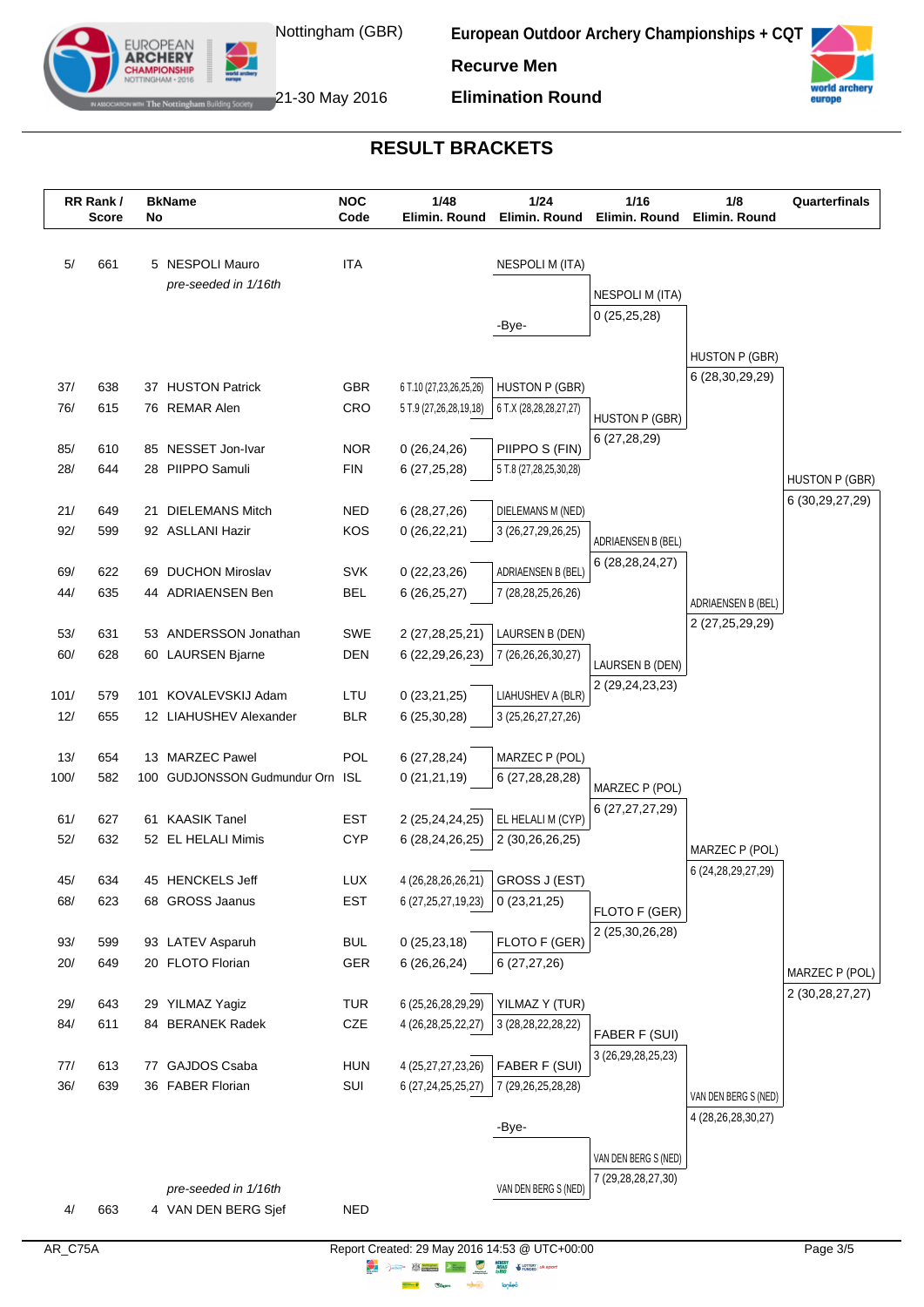



The Nottingham Building Society  $21$ -30 May 2016

EUROPEAN **ARCHERY** 

**Elimination Round**

# **RESULT BRACKETS**

|            | RR Rank/<br><b>Score</b> | No | <b>BkName</b>                          | <b>NOC</b><br>Code | 1/48<br>Elimin. Round                 | 1/24<br>Elimin. Round                       | 1/16<br>Elimin. Round                | 1/8<br>Elimin. Round                         | Quarterfinals       |
|------------|--------------------------|----|----------------------------------------|--------------------|---------------------------------------|---------------------------------------------|--------------------------------------|----------------------------------------------|---------------------|
| 3/         | 664                      |    | 3 VAN DER VEN Rick                     | <b>NED</b>         |                                       | VAN DER VEN R (NED)                         |                                      |                                              |                     |
|            |                          |    | pre-seeded in 1/16th                   |                    |                                       |                                             | VAN DER VEN R (NED)                  |                                              |                     |
|            |                          |    |                                        |                    |                                       |                                             | 1 (27,26,25,22)                      |                                              |                     |
|            |                          |    |                                        |                    |                                       | -Bye-                                       |                                      |                                              |                     |
|            |                          |    |                                        |                    |                                       |                                             |                                      | DANIEL L (FRA)                               |                     |
| 35/        | 639                      |    | 35 SENYUK Taras                        | AZE                | 6(29, 27, 27)                         | SENYUK T (AZE)                              |                                      | 6 (28, 28, 29, 27)                           |                     |
| 78/        | 613                      |    | 78 THIRY Nico                          | <b>BEL</b>         | 0(26, 23, 25)                         | 2 (27, 26, 23, 26)                          |                                      |                                              |                     |
|            |                          |    |                                        |                    |                                       |                                             | DANIEL L (FRA)<br>7 (27, 28, 27, 29) |                                              |                     |
| 83/        | 611                      |    | 83 PENDOV Todor                        | <b>BUL</b>         | 0(25,25,22)                           | DANIEL L (FRA)                              |                                      |                                              |                     |
| 30/        | 642                      |    | 30 DANIEL Lucas                        | <b>FRA</b>         | 6 (29,26,29)                          | 6 (25,30,26,27)                             |                                      |                                              | DANIEL L (FRA)      |
| 19/        | 650                      |    | 19 KAHLLUND Florian                    | GER                | 7 (24, 27, 28, 27)                    | KAHLLUND F (GER)                            |                                      |                                              | 6 (26,27,29,29,29)  |
| 94/        | 597                      |    | 94 SIGURDSSON Sigurjon                 | <b>ISL</b>         | 1 (24, 24, 24, 23)                    | 7 (29, 25, 27, 23, 29)                      |                                      |                                              |                     |
|            |                          |    |                                        |                    |                                       |                                             | KAHLLUND F (GER)                     |                                              |                     |
| 67/        | 623                      |    | 67 WALLACE Darren                      | <b>IRL</b>         | 6 (25,26,26,27)                       | WALLACE D (IRL)                             | 5 T.8 (28,28,27,28,28)               |                                              |                     |
| 46/        | 634                      |    | 46 RUDOW Marc                          | GER                | 2 (26,25,25,24)                       | 3 (27,25,26,26,28)                          |                                      | BALDANOV A (RUS)                             |                     |
|            |                          |    |                                        |                    |                                       |                                             |                                      | 2 (26,27,29,27)                              |                     |
| 51/<br>62/ | 632<br>626               |    | 51 DUCHON Juraj<br>62 SKALBERG Andreas | <b>SVK</b><br>SWE  | 6 (24, 24, 25, 26)<br>2 (23,28,23,25) | <b>DUCHON J (SVK)</b><br>2 (28,24,26,23)    |                                      |                                              |                     |
|            |                          |    |                                        |                    |                                       |                                             | <b>BALDANOV A (RUS)</b>              |                                              |                     |
| 99/        | 584                      |    | 99 BOROVIC Milan                       | <b>MNE</b>         | 0(23,20,17)                           | <b>BALDANOV A (RUS)</b>                     | 6 T.10 (28,27,28,27,30)              |                                              |                     |
| 14/        | 654                      |    | 14 BALDANOV Arsalan                    | <b>RUS</b>         | 6 (29,27,28)                          | 6 (25,29,30,26)                             |                                      |                                              |                     |
|            |                          |    |                                        |                    |                                       |                                             |                                      |                                              |                     |
| 11/        | 656                      |    | 11 PIFARRE TRUJILLO Miguel             | ESP                | 6 (26,28,28)                          | PIFARRE TRUJILLO M (ESP)                    |                                      |                                              |                     |
| 102/       | 575                      |    | 102 YANTSIOS Konstantinos              | GRE                | 0(24, 19, 21)                         | 6(28, 28, 29)                               | PIFARRE TRUJILLO M (ESP)             |                                              |                     |
| 59/        | 629                      |    | 59 ANDERSSON Jonas                     | SWE                | 4 (25,27,25,26,25)                    | KLEIN P (LUX)                               | 0(24,25,27)                          |                                              |                     |
| 54/        | 631                      |    | 54 KLEIN Pit                           | <b>LUX</b>         | 6 (28, 24, 22, 28, 28)                | 0(26, 27, 26)                               |                                      |                                              |                     |
|            |                          |    |                                        |                    |                                       |                                             |                                      | BERTSCHLER A (AUT)<br>3 (27, 27, 27, 26, 27) |                     |
| 43/        | 635                      |    | 43 POPOVIC Luka                        | <b>SRB</b>         |                                       | 5 T.8 (29,25,27,25,29)   MAKAREVYCH S (UKR) |                                      |                                              |                     |
| 70/        | 622                      |    | 70 MAKAREVYCH Sergii                   | <b>UKR</b>         | 6 T.8* (26,27,27,28,28)               | 5 T.7 (27,26,30,26,28)                      | BERTSCHLER A (AUT)                   |                                              |                     |
| 91/        | 601                      |    | 91 KLEIN Joe                           | LUX                | 2 (26,28,22,23)                       | BERTSCHLER A (AUT)                          | 6 (30,27,29)                         |                                              |                     |
| 22/        | 649                      |    | 22 BERTSCHLER Alexander                | AUT                | 6 (27,25,28,24)                       | 6 T.7* (26,28,27,26,29)                     |                                      |                                              |                     |
|            |                          |    |                                        |                    |                                       |                                             |                                      |                                              | PASQUALUCCI D (ITA) |
| 27/        | 644                      |    | 27 GSTOETTNER Andreas                  | AUT                | 2 (28,29,22,26)                       | NAPLOSZEK S (POL)                           |                                      |                                              | 4 (28,28,26,28,28)  |
| 86/        | 609                      |    | 86 NAPLOSZEK Slawomir                  | POL                | 6 (29, 28, 24, 29)                    | 7 (29,27,25,26)                             | NAPLOSZEK S (POL)                    |                                              |                     |
|            |                          |    |                                        |                    |                                       |                                             | 0(28, 27, 27)                        |                                              |                     |
| 75/        | 618                      |    | 75 HAMOR Martin                        | CZE                | 6 (28, 25, 23, 28)                    | HAMOR M (CZE)                               |                                      |                                              |                     |
| 38/        | 637                      |    | 38 SIERAKOWSKI Kacper                  | POL                | 2 (25,24,26,23)                       | 1 (25,27,24,24)                             |                                      | PASQUALUCCI D (ITA)                          |                     |
|            |                          |    |                                        |                    |                                       | -Bye-                                       |                                      | 7 (24, 28, 27, 27, 28)                       |                     |
|            |                          |    |                                        |                    |                                       |                                             |                                      |                                              |                     |
|            |                          |    |                                        |                    |                                       |                                             | PASQUALUCCI D (ITA)<br>6 (29,29,29)  |                                              |                     |
|            |                          |    | pre-seeded in 1/16th                   |                    |                                       | PASQUALUCCI D (ITA)                         |                                      |                                              |                     |
| 6/         | 658                      |    | 6 PASQUALUCCI David                    | <b>ITA</b>         |                                       |                                             |                                      |                                              |                     |

**lensed** 

**Highway** .<br>Citype